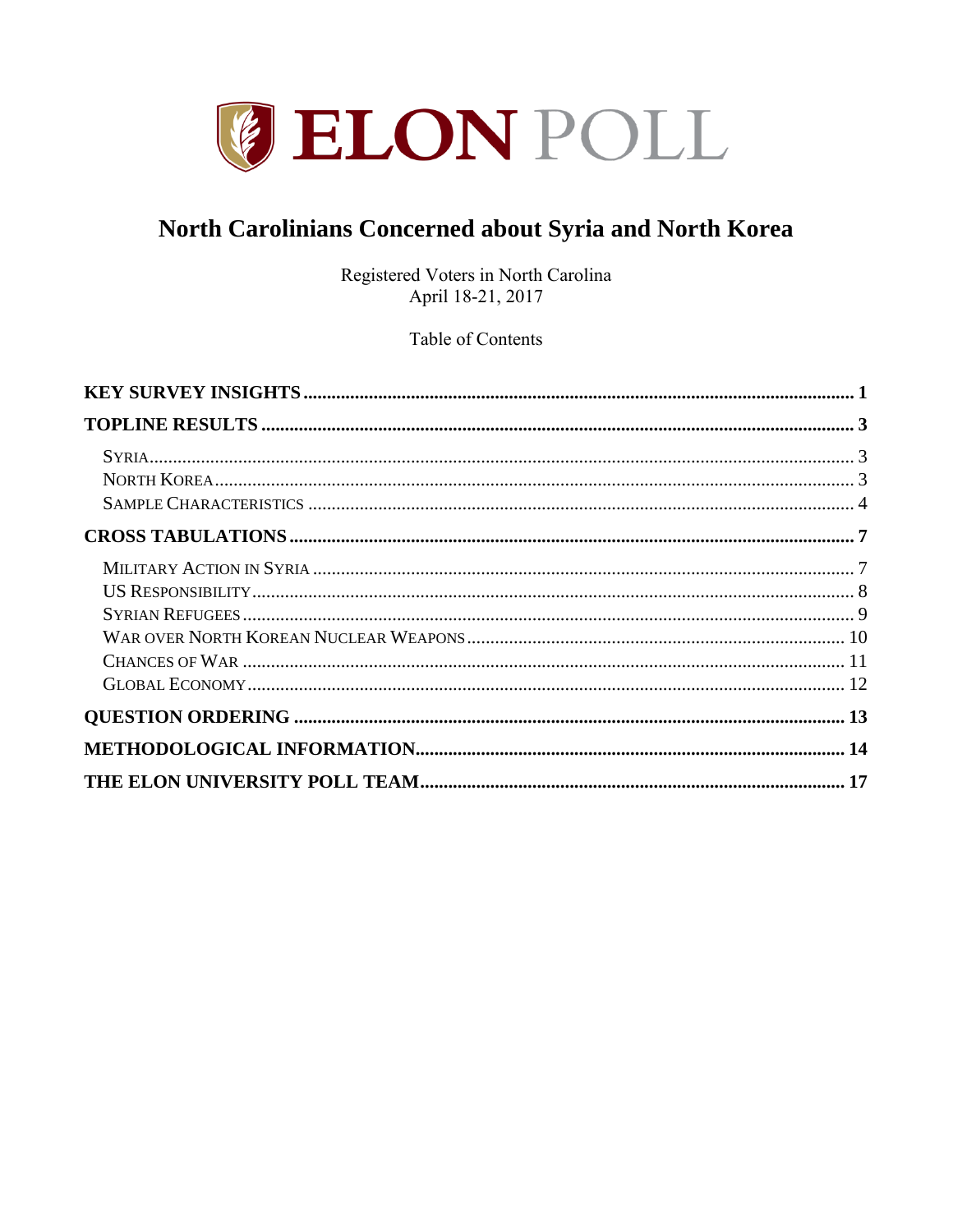

# <span id="page-1-0"></span>**Key Survey Insights**

### **Executive Summary**

The Elon University Poll conducted a live-caller, dual frame survey of 506 registered North Carolina voters, between April 18 and April 21, 2017. The results reported below have a margin of error of +/- 4.36 percentage points. $<sup>1</sup>$ </sup>

### **North Carolinians Split about Conflict in Syria**

On April 7, 2017, just over a week prior to our survey, President Trump launched a military strike in Syria. We asked North Carolina voters if they believe the United States should take any further military action in Syria, and found that North Carolinians are split on this issue: 42% said yes, 42% said no, 8% volunteered that it depends, and 6% said they weren't sure. However, more North Carolina voters believe the United States has a responsibility to do something about the fighting in Syria; 48% answered yes, 36% said no, 8% volunteered that it depends, and 7% weren't sure.

Republicans in North Carolina were more likely to support further action in Syria. While 41% of Democrats believe the United States has a responsibility to intervene in Syria, 58% of Republicans believe the U.S. has a responsibility. Similarly, among Democrats, 27% support further military action while 69% of Republicans supported additional action.

We measured a marked racial gap in beliefs about intervening in Syria; 51% of white respondents believe the U.S. has a responsibility to do something about the fighting in Syria, and 47% support further military action, while only 33% of black respondents believe the U.S. has this responsibility, and 25% support further action.

A related political debate has been whether the United States has the responsibility to accept refugees from Syria. North Carolina voters were split on this issue; 43% answered yes, 44% said no, 9% volunteered that it depends, and 3% weren't sure. These opinions fall along partisan lines; 65% of Democrats believe the U.S. has a responsibility to accept refugees, and 73% of Republicans believe the U.S. does not have this responsibility. And, there are race and gender gaps in beliefs about the responsibility to accept refugees. 47% of women said yes, while only 39% of men believe the U.S. has this responsibility, and 50% of black respondents said yes, while only 39% of whites believe the U.S. has this responsibility.

### **Opposition to Interfering in North Korea**

 $\overline{a}$ 

North Korea attempted a missile launch on April 16<sup>th</sup>, just two days prior to our survey. Since then, tensions between the United States and North Korea have been escalating. We asked North Carolina voters whether they would support or oppose entering a war to remove nuclear weapons from the country; only 35% support entering such a conflict, while 50% oppose it, 7% volunteered that it depends on what happens, and 8% weren't sure. We also asked North Carolina voters whether they think the

 $<sup>1</sup>$  The margin of error for any of the differences between sub-groups in the sample, for example,</sup> Democrats and Republicans, men and women, whites and blacks, is higher.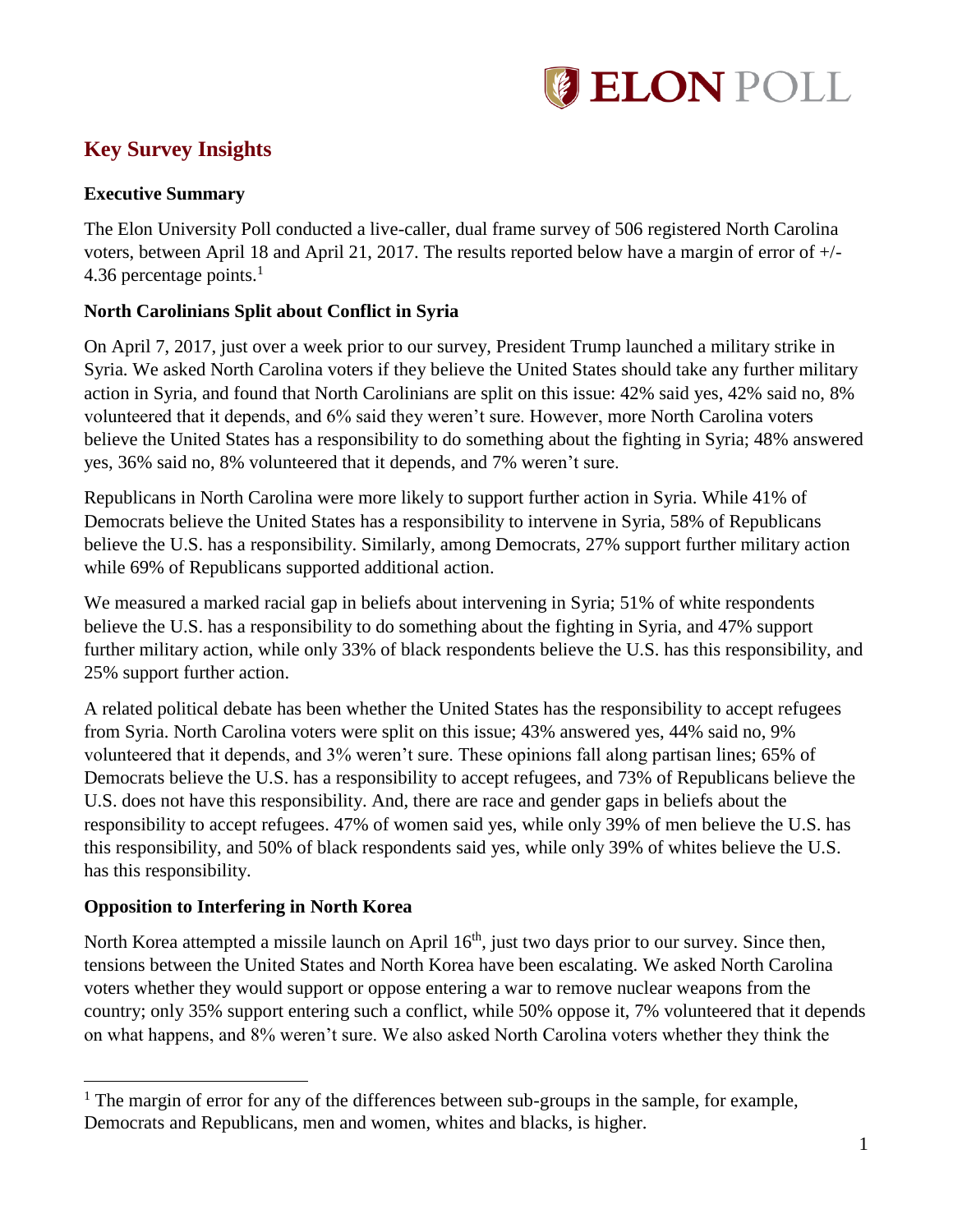

United States will go to war with North Korea; 37% answered yes, 50% answered no, 5% volunteered another response, and 6% weren't sure.

Opinions about entering into war with North Korea, much like opinions about Syria, are also divided. Only 18% of Democrats support entering war, while 67% oppose it. However, 57% of Republicans support entering war, while 26% oppose it.

### **Perceptions of Global Engagement**

In future Elon Polls, we plan to track North Carolinians' views of the global economy over time. In this survey, we tested a question about their perceptions of whether involvement in the global economy is a good or bad thing. When prompted, 62% answered that North Carolina's involvement in the global economy is good for the state, because it provides new markets and opportunities for growth. Only 25% answered that it was a bad thing, because it lowers wages and costs jobs in the state.

Beliefs about North Carolina and the global economy differ according to race and gender. 67% of whites believe participating in the global economy is providing new markets and opportunities for growth, while only 48% of black respondents held this view. 71% of men believe participating in the global economy is a good thing, while only 54% of women held this view.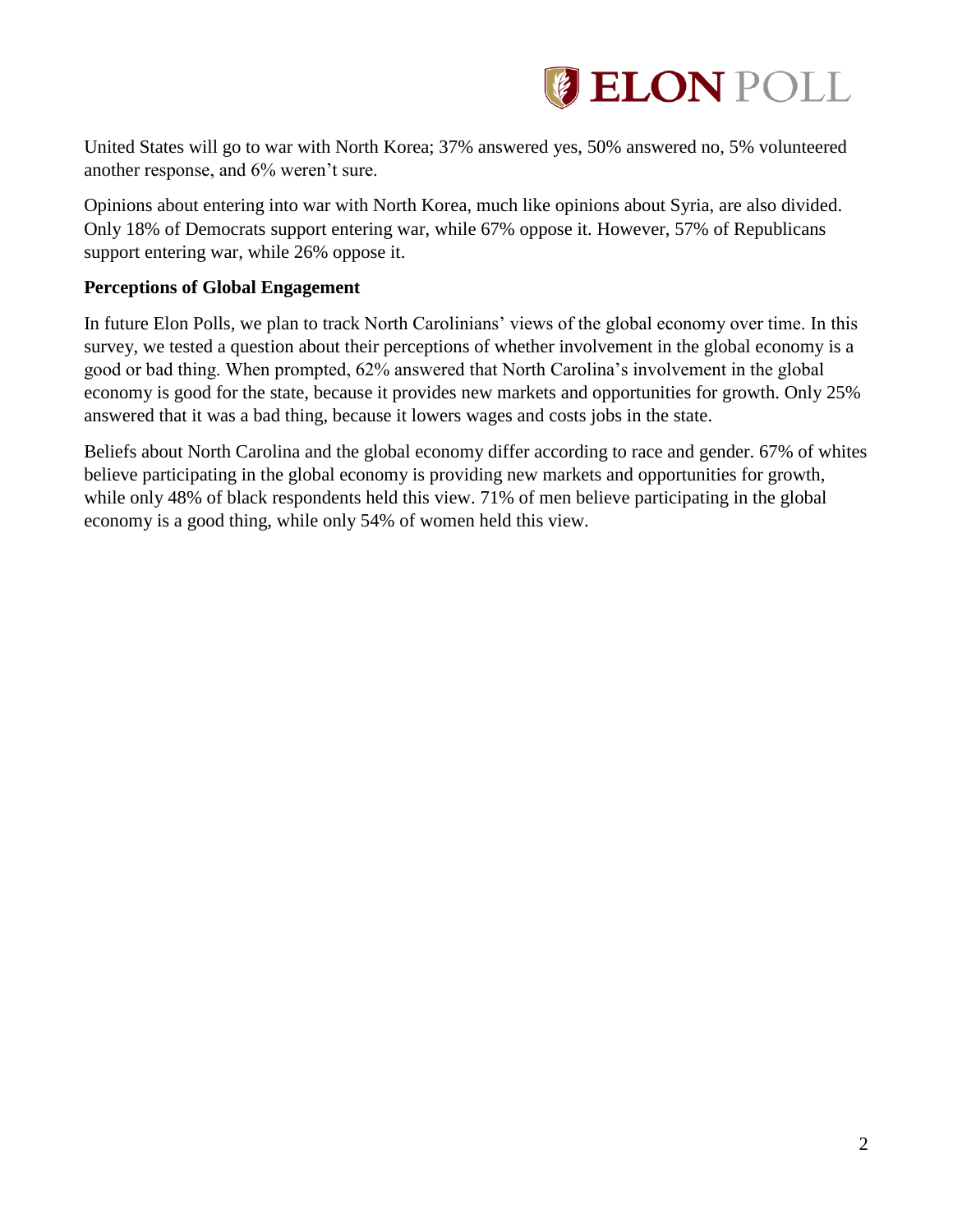

## <span id="page-3-0"></span>**Topline Results**

### <span id="page-3-1"></span>**Syria**

### **syria\_action**

Do you think the United States should take further military action in Syria?

### **syria\_responsibility**

Do you think the United States has a responsibility to do something about the fighting in Syria?

### **syria\_refugee**

Do you think the United States has a responsibility to accept refugees from Syria into the country?

### <span id="page-3-2"></span>**North Korea**

#### **northkorea\_nuclear**

Do you [support] or [oppose] the United States entering a war to remove nuclear weapons from North Korea?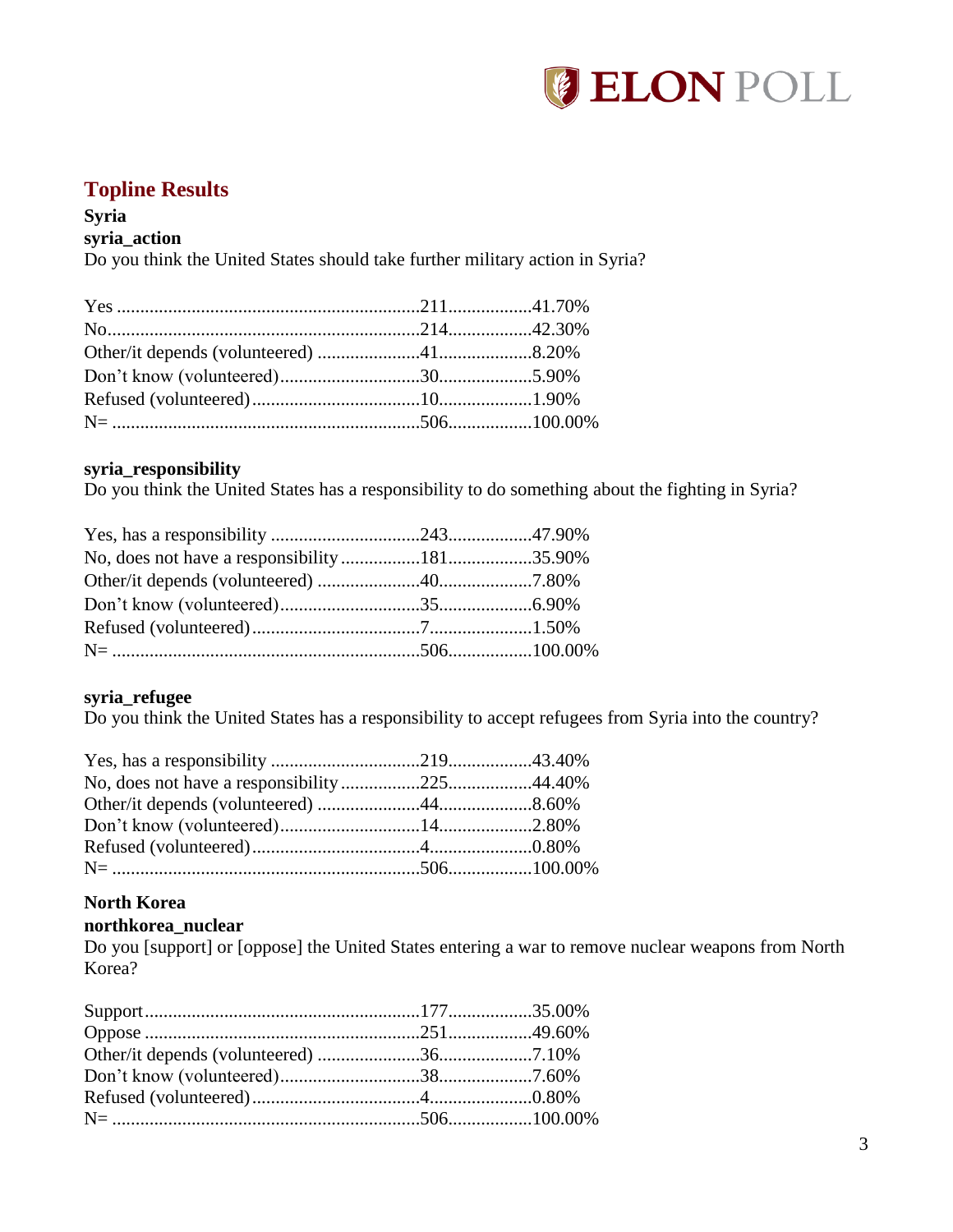

#### **northkorea\_war**

Just your best guess, do you think the United States will go to war with North Korea?

### **global**

Which statement comes closer to your view about North Carolina's involvement in the global economy—even if neither is exactly right? It is a good thing because it provides the state with new markets and opportunities for growth. It is a bad thing because it lowers wages and costs jobs in the state.

### <span id="page-4-0"></span>**Sample Characteristics**

#### **partyid**

Generally speaking, do you usually think of yourself as a Democrat, Republican, Independent, or something else?

### **Registered Party ID (from Voter File)**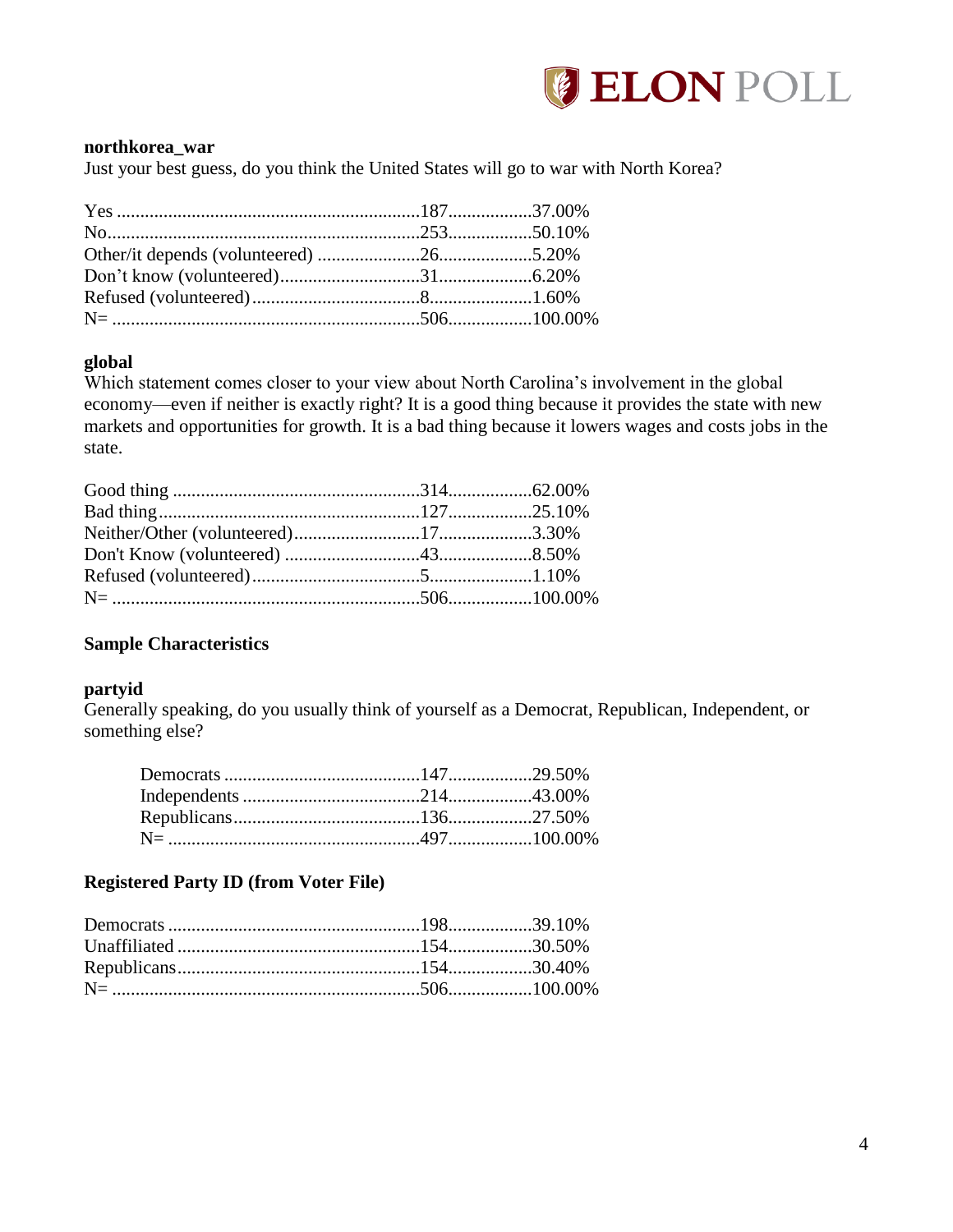

### ideology

When it comes to politics, do you usually think of yourself as liberal, moderate, conservative, or haven't you thought much about this?

#### education

How much school have you completed?

### age

How old are you?

#### income

Is your annual household income more or less than \$50,000? (If inc==1) Is it more or less than  $$75,000$ ? (If inc==2) Is it more or less than  $$25,000$ ?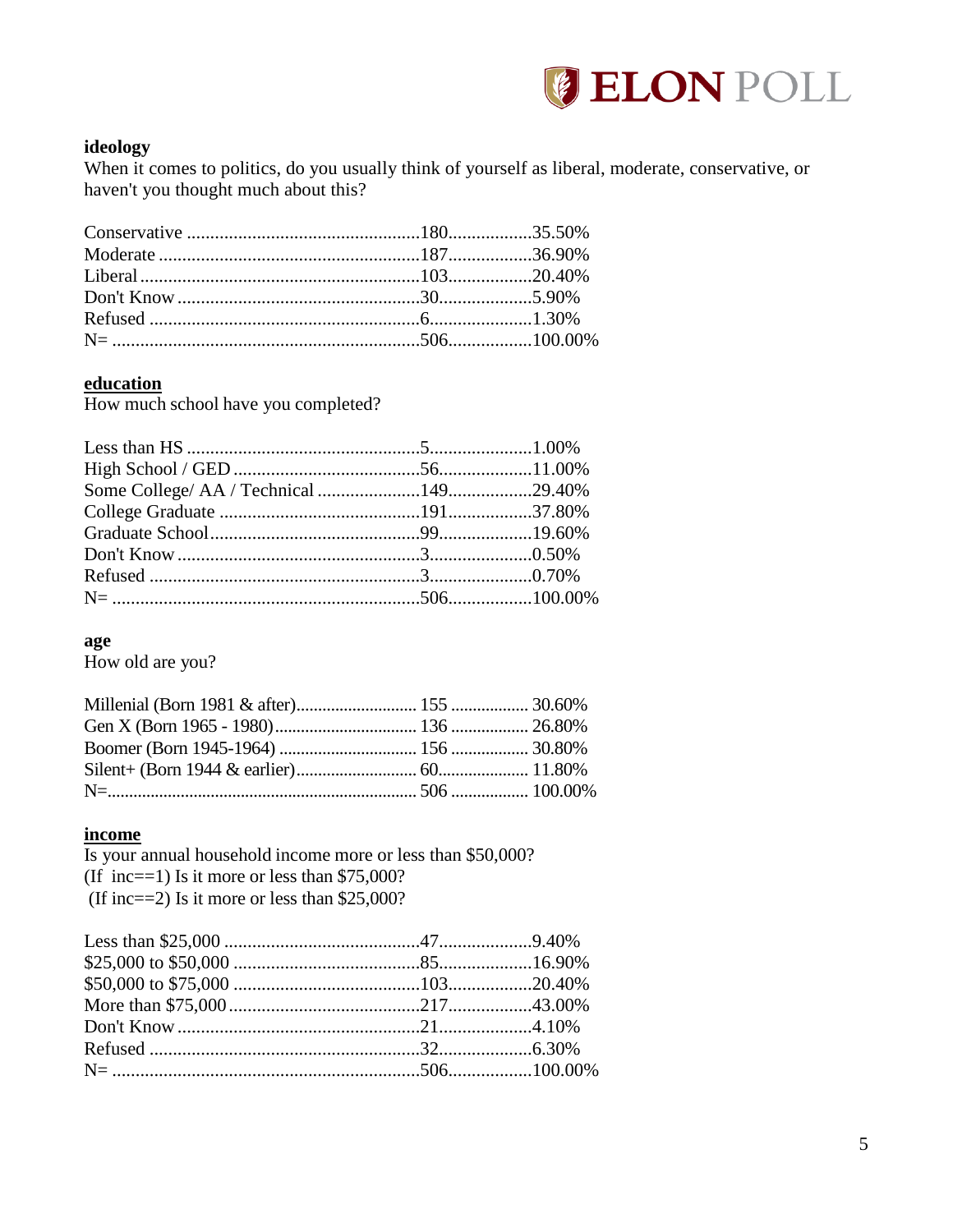

### Race

| (from voter file) |  |
|-------------------|--|
|                   |  |
|                   |  |
|                   |  |
|                   |  |
|                   |  |

### **Sex**

(from voter file)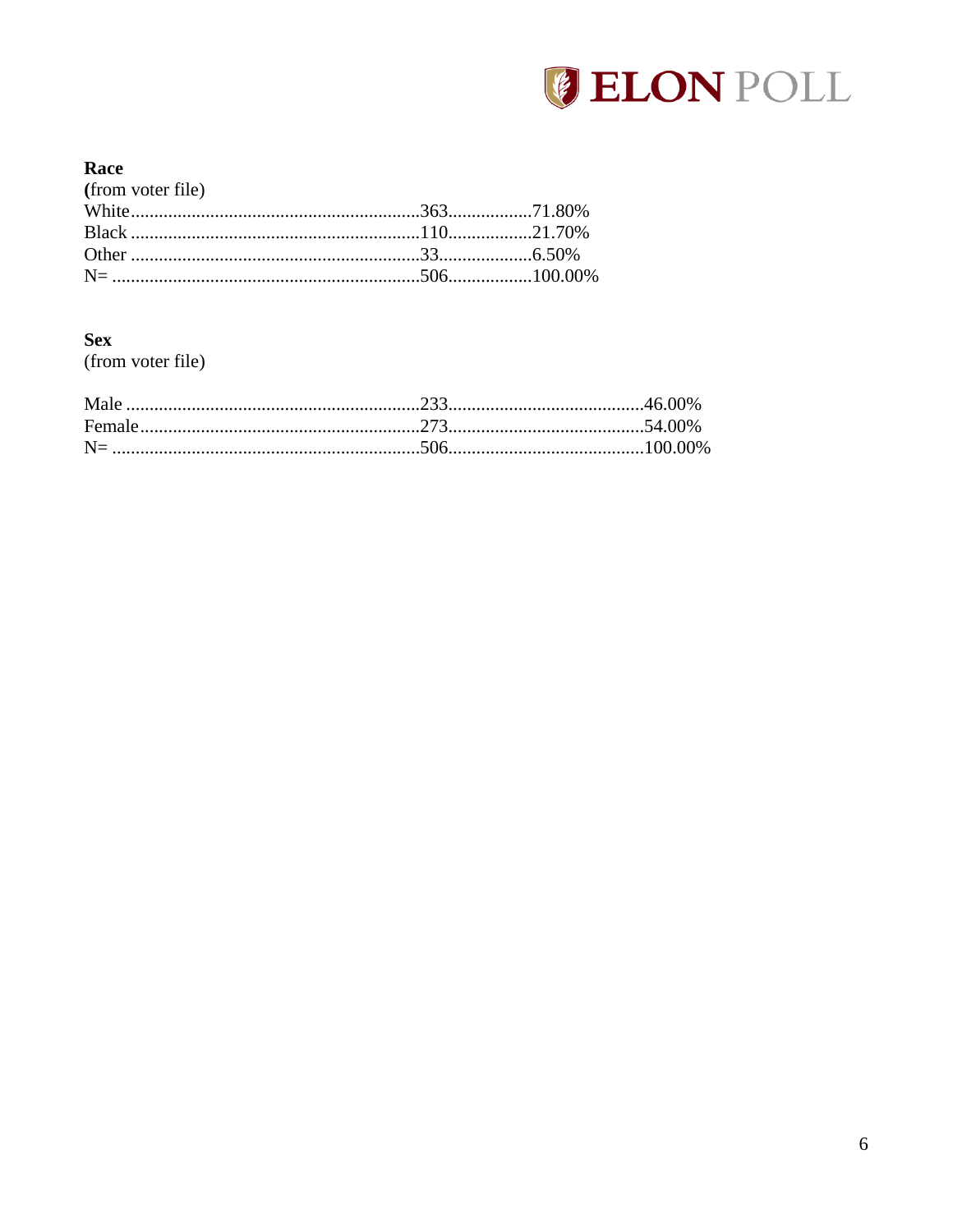

# <span id="page-7-0"></span>**Cross Tabulations**

### <span id="page-7-1"></span>**Military Action in Syria**

Do you think the United States should take further military action in Syria?

|                                 | Yes  | N <sub>0</sub> | Other/it depends Don't know |            | Refused        | Total |
|---------------------------------|------|----------------|-----------------------------|------------|----------------|-------|
| <u>Party ID (self-reported)</u> | $\%$ | $\%$           | $\%$                        | $\%$       | $\%$           | $\%$  |
| Democrats                       | 27   | 58             | 5                           | 8          | $\overline{2}$ | 100   |
| Independents                    | 36   | 48             | 8                           | 7          | 1              | 100   |
| Republicans                     | 69   | 18             | 10                          |            |                | 100   |
|                                 | Yes  | No             | Other/it depends            | Don't know | Refused        | Total |
| Race                            | $\%$ | $\%$           | $\%$                        | $\%$       | $\%$           | $\%$  |
| White                           | 47   | 35             | 9                           | 6          | $\overline{2}$ | 100   |
| <b>Black</b>                    | 25   | 62             | 8                           | 4          | $\overline{2}$ | 100   |
| Other                           | 37   | 54             | $\overline{0}$              | 9          | $\overline{0}$ | 100   |
|                                 | Yes  | N <sub>0</sub> | Other/it depends            | Don't know | Refused        | Total |
| <u>Sex</u>                      | $\%$ | $\%$           | $\%$                        | $\%$       | $\%$           | $\%$  |
| Male                            | 45   | 42             | 7                           | 5          | 1              | 100   |
| Female                          | 39   | 43             | 9                           | 7          | $\overline{2}$ | 100   |
|                                 | Yes  | No             | Other/it depends            | Don't know | Refused        | Total |
| Generation                      | $\%$ | $\%$           | $\%$                        | $\%$       | $\%$           | $\%$  |
| Millennial                      | 40   | 50             | 4                           | 4          | $\overline{2}$ | 100   |
| Gen X                           | 46   | 39             | 7                           | 5          | $\overline{2}$ | 100   |
| Boomer                          | 39   | 40             | 12                          | 7          | 1              | 100   |
| Silent+                         | 42   | 35             | 10                          | 9          | $\overline{4}$ | 100   |
| Total                           | 42   | 42             | 8                           | 6          | $\overline{2}$ | 100   |
|                                 |      |                |                             |            |                |       |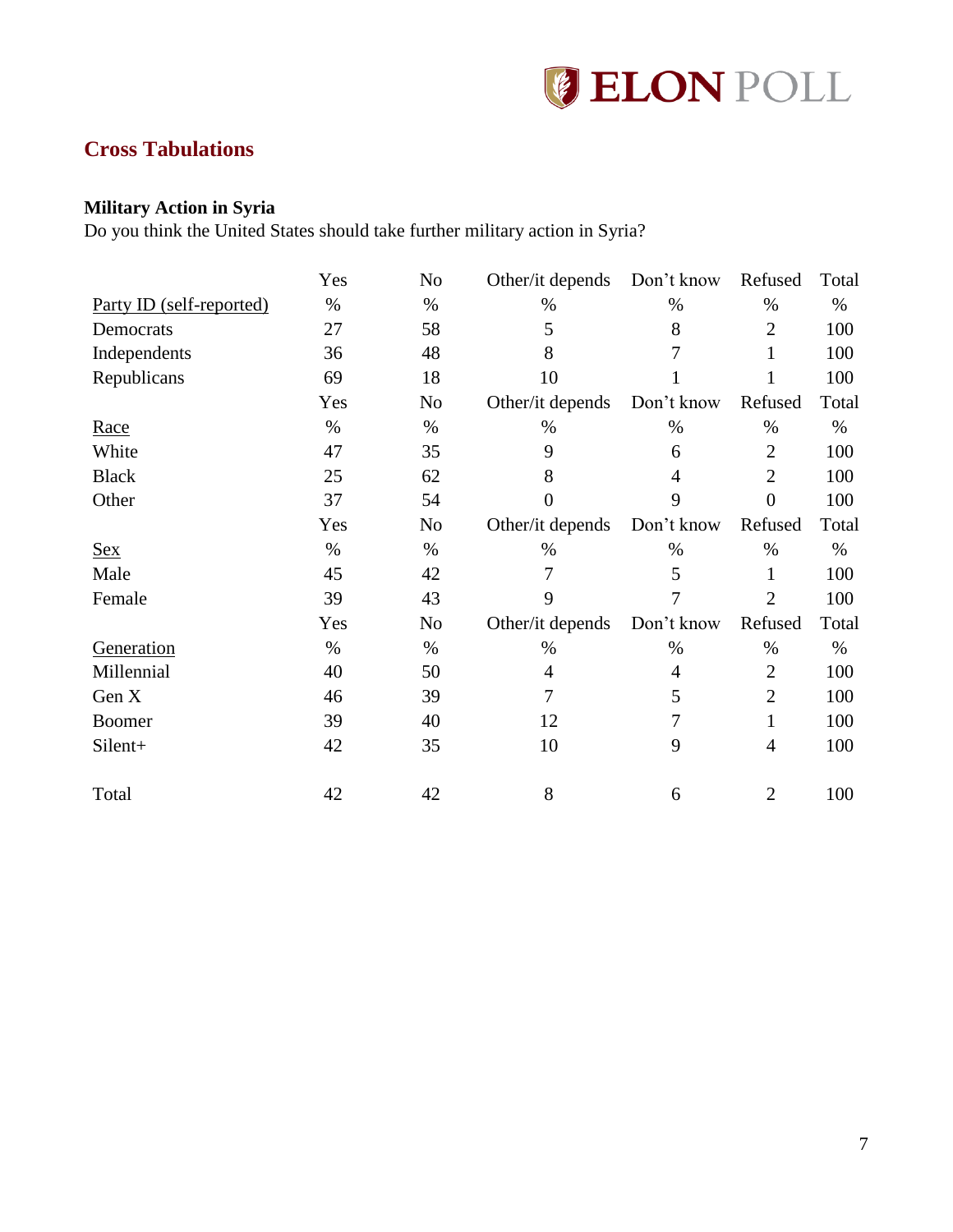

### <span id="page-8-0"></span>**US Responsibility**

Do you think the United States has a responsibility to do something about the fighting in Syria?

|                                 | Yes  | No   | Other/it depends | Don't know     | Refused        | Total |
|---------------------------------|------|------|------------------|----------------|----------------|-------|
| <u>Party ID (self-reported)</u> | $\%$ | $\%$ | $\%$             | $\%$           | $\%$           | $\%$  |
| Democrats                       | 41   | 42   | 5                | 11             | 1              | 100   |
| Independents                    | 48   | 35   | 10               | 5              | 1              | 100   |
| Republicans                     | 58   | 30   | $\overline{7}$   | $\overline{4}$ | $\overline{2}$ | 100   |
|                                 | Yes  | No   | Other/it depends | Don't know     | Refused        | Total |
| Race                            | $\%$ | $\%$ | $\%$             | $\%$           | $\%$           | $\%$  |
| White                           | 51   | 32   | 10               | 6              | $\overline{2}$ | 100   |
| <b>Black</b>                    | 33   | 55   | 4                | 7              | $\overline{2}$ | 100   |
| Other                           | 59   | 18   | $\overline{0}$   | 22             | $\overline{0}$ | 100   |
|                                 | Yes  | No   | Other/it depends | Don't know     | Refused        | Total |
| <b>Sex</b>                      | $\%$ | $\%$ | $\%$             | $\%$           | $\%$           | $\%$  |
| Male                            | 48   | 40   | 8                | $\overline{4}$ | 1              | 100   |
| Female                          | 48   | 33   | 8                | 10             | $\overline{2}$ | 100   |
|                                 | Yes  | No   | Other/it depends | Don't know     | Refused        | Total |
| Generation                      | $\%$ | $\%$ | $\%$             | $\%$           | $\%$           | $\%$  |
| Millennial                      | 41   | 45   | 7                | 6              | $\mathbf{1}$   | 100   |
| Gen X                           | 51   | 36   | 8                | 5              | 1              | 100   |
| <b>Boomer</b>                   | 51   | 33   | $\overline{7}$   | 8              | 1              | 100   |
| Silent+                         | 51   | 21   | 12               | 11             | 5              | 100   |
| Total                           | 48   | 36   | 8                | $\overline{7}$ | $\overline{2}$ | 100   |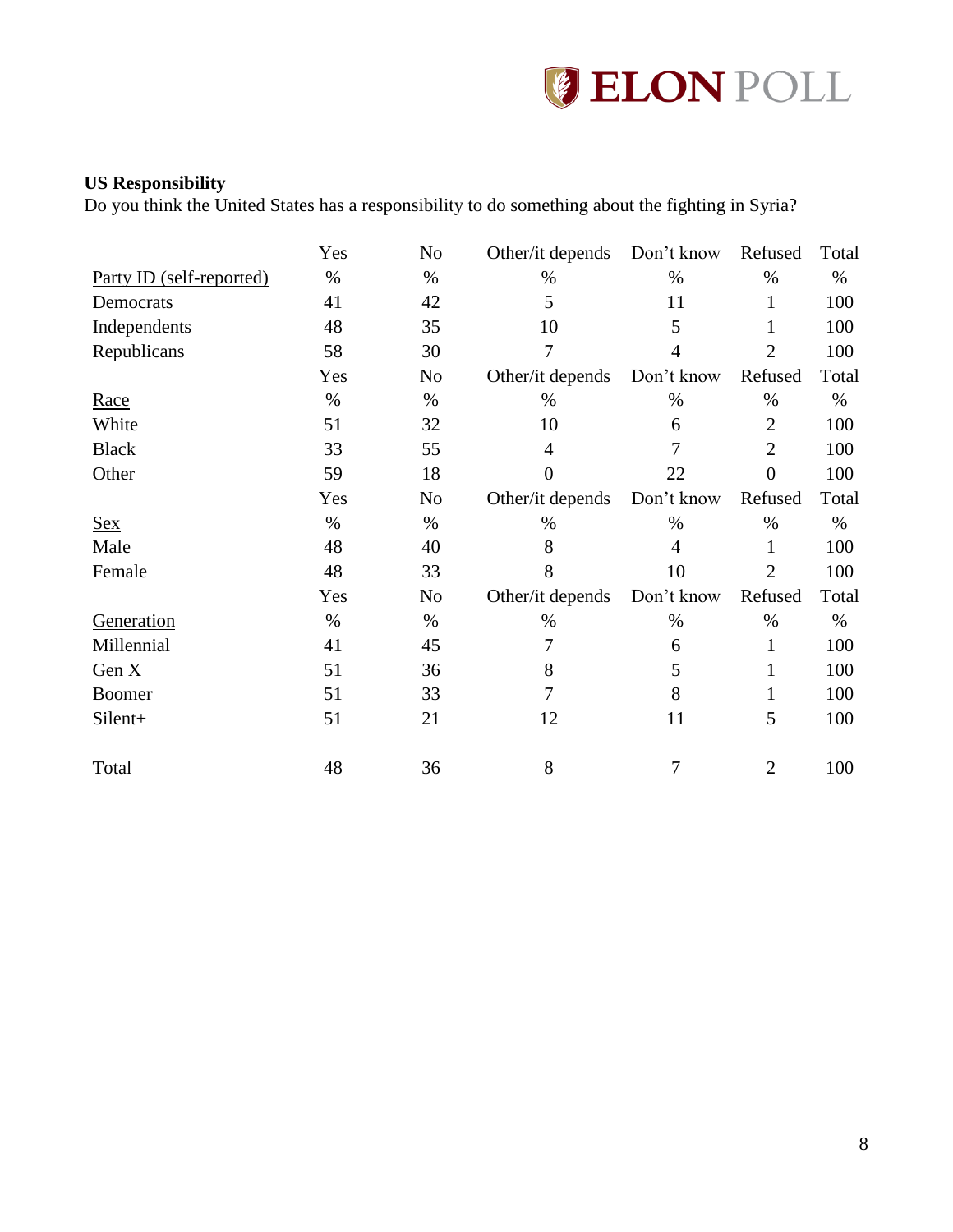

### <span id="page-9-0"></span>**Syrian Refugees**

Do you think the United States has a responsibility to accept refugees from Syria into the country?

|                                 | Yes  | No             | Other/it depends Don't know |                | Refused          | Total |
|---------------------------------|------|----------------|-----------------------------|----------------|------------------|-------|
| <u>Party ID (self-reported)</u> | $\%$ | $\%$           | $\%$                        | $\%$           | $\%$             | $\%$  |
| Democrats                       | 65   | 22             | 8                           | 4              | 1                | 100   |
| Independents                    | 47   | 43             | 8                           | $\overline{2}$ | $\theta$         | 100   |
| Republicans                     | 15   | 73             | 10                          | $\overline{2}$ |                  | 100   |
|                                 | Yes  | N <sub>0</sub> | Other/it depends            | Don't know     | Refused          | Total |
| <u>Race</u>                     | $\%$ | $\%$           | $\%$                        | $\%$           | $\%$             | $\%$  |
| White                           | 39   | 50             | 8                           | $\overline{2}$ | 1                | 100   |
| <b>Black</b>                    | 50   | 33             | 9                           | 6              | $\overline{2}$   | 100   |
| Other                           | 63   | 22             | 11                          | 5              | $\overline{0}$   | 100   |
|                                 | Yes  | No             | Other/it depends            | Don't know     | Refused          | Total |
| <b>Sex</b>                      | $\%$ | $\%$           | $\%$                        | $\%$           | $\%$             | $\%$  |
| Male                            | 39   | 49             | 9                           | $\overline{2}$ | $\overline{0}$   | 100   |
| Female                          | 47   | 40             | 8                           | $\overline{4}$ | 1                | 100   |
|                                 | Yes  | N <sub>0</sub> | Other/it depends            | Don't know     | Refused          | Total |
| Generation                      | $\%$ | $\%$           | $\%$                        | $\%$           | $\%$             | $\%$  |
| Millennial                      | 41   | 43             | 13                          | $\overline{2}$ | $\boldsymbol{0}$ | 100   |
| Gen X                           | 45   | 46             | 6                           | 3              | 1                | 100   |
| <b>Boomer</b>                   | 45   | 43             | 7                           | $\overline{4}$ | 1                | 100   |
| Silent+                         | 42   | 47             | 8                           | $\overline{0}$ | 4                | 100   |
| Total                           | 43   | 44             | 9                           | 3              |                  | 100   |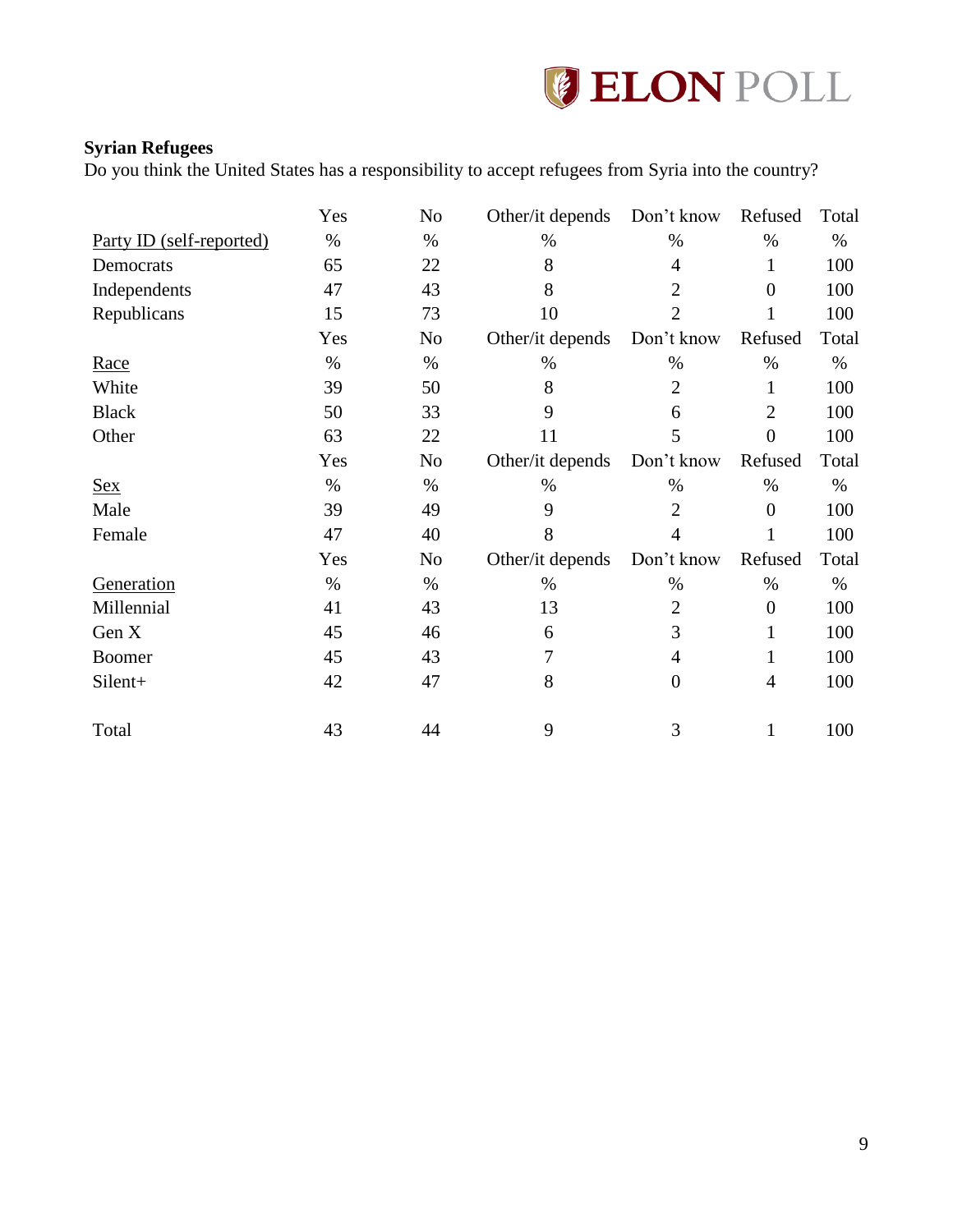

### <span id="page-10-0"></span>**War over North Korean Nuclear Weapons**

Do you [support] or [oppose] the United States entering a war to remove nuclear weapons from North Korea?

|                          | Support | Oppose | Other/it depends | Don't know | Refused          | Total |
|--------------------------|---------|--------|------------------|------------|------------------|-------|
| Party ID (self-reported) | $\%$    | $\%$   | $\%$             | $\%$       | $\%$             | $\%$  |
| Democrats                | 18      | 67     | $\mathfrak{2}$   | 13         | 1                | 100   |
| Independents             | 33      | 53     | 10               | 4          | $\boldsymbol{0}$ | 100   |
| Republicans              | 57      | 26     | 9                | 8          |                  | 100   |
|                          | Support | Oppose | Other/it depends | Don't know | Refused          | Total |
| Race                     | $\%$    | $\%$   | $\%$             | $\%$       | $\%$             | $\%$  |
| White                    | 37      | 45     | 8                | 9          | 1                | 100   |
| <b>Black</b>             | 29      | 65     | 1                | 4          | $\overline{2}$   | 100   |
| Other                    | 29      | 54     | 13               | 5          | $\overline{0}$   | 100   |
|                          | Support | Oppose | Other/it depends | Don't know | Refused          | Total |
| <b>Sex</b>               | $\%$    | $\%$   | $\%$             | $\%$       | $\%$             | $\%$  |
| Male                     | 39      | 48     | 8                | 5          | $\overline{0}$   | 100   |
| Female                   | 32      | 51     | 7                | 10         |                  | 100   |
|                          | Support | Oppose | Other/it depends | Don't know | Refused          | Total |
| Generation               | $\%$    | $\%$   | %                | $\%$       | $\%$             | %     |
| Millennial               | 35      | 59     | $\mathfrak{2}$   | 4          | $\overline{0}$   | 100   |
| Gen X                    | 42      | 47     | 4                | 6          | 1                | 100   |
| Boomer                   | 32      | 51     | 9                | 8          |                  | 100   |
| Silent+                  | 29      | 30     | 20               | 18         | 4                | 100   |
| Total                    | 35      | 50     | 7                | 8          | 1                | 100   |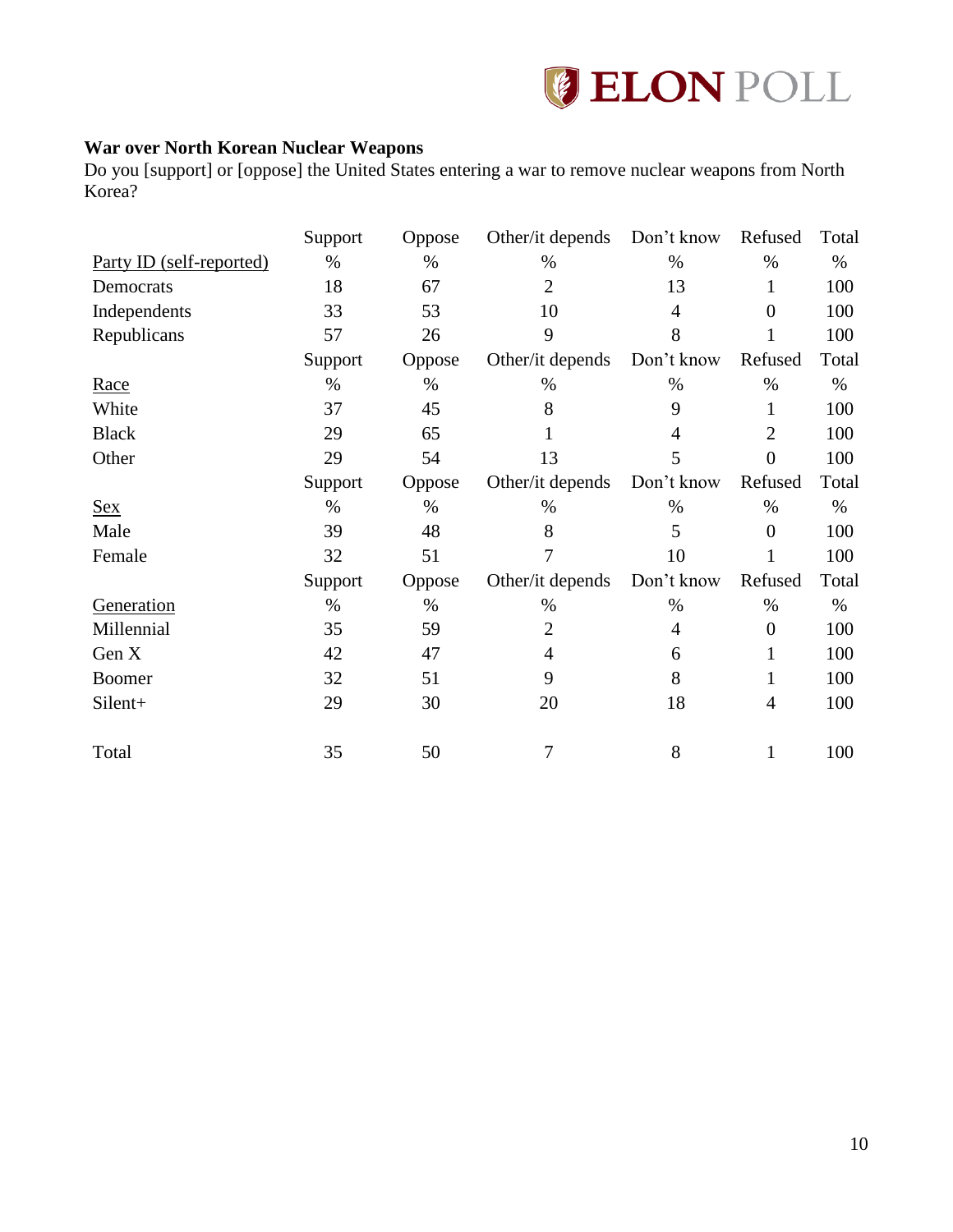

### <span id="page-11-0"></span>**Chances of War**

Just your best guess, do you think the United States will go to war with North Korea?

|                          | Yes  | No             | Other/it depends | Don't know     | Refused        | Total |
|--------------------------|------|----------------|------------------|----------------|----------------|-------|
| Party ID (self-reported) | $\%$ | $\%$           | $\%$             | $\%$           | $\%$           | $\%$  |
| Democrats                | 45   | 41             | 5                | 8              |                | 100   |
| Independents             | 37   | 51             | 7                | 3              |                | 100   |
| Republicans              | 28   | 59             | $\overline{4}$   | 8              |                | 100   |
|                          | Yes  | N <sub>0</sub> | Other/it depends | Don't know     | Refused        | Total |
| Race                     | $\%$ | $\%$           | $\%$             | $\%$           | %              | $\%$  |
| White                    | 30   | 56             | 6                | 6              | $\overline{2}$ | 100   |
| <b>Black</b>             | 53   | 37             | 5                | 3              | $\overline{2}$ | 100   |
| Other                    | 57   | 26             | $\boldsymbol{0}$ | 16             | $\overline{0}$ | 100   |
|                          | Yes  | No             | Other/it depends | Don't know     | Refused        | Total |
| <b>Sex</b>               | $\%$ | $\%$           | $\%$             | $\%$           | $\%$           | $\%$  |
| Male                     | 31   | 57             | 7                | 3              | 1              | 100   |
| Female                   | 42   | 44             | 3                | 9              | $\overline{2}$ | 100   |
|                          | Yes  | N <sub>0</sub> | Other/it depends | Don't know     | Refused        | Total |
| Generation               | $\%$ | $\%$           | $\%$             | $\%$           | %              | $\%$  |
| Millennial               | 48   | 43             | 6                | $\overline{2}$ | 1              | 100   |
| Gen X                    | 34   | 53             | 5                | 8              | 1              | 100   |
| <b>Boomer</b>            | 32   | 54             | 5                | 8              | 1              | 100   |
| Silent+                  | 27   | 53             | 5                | 10             | 5              | 100   |
| Total                    | 37   | 50             | 5                | 6              | $\overline{2}$ | 100   |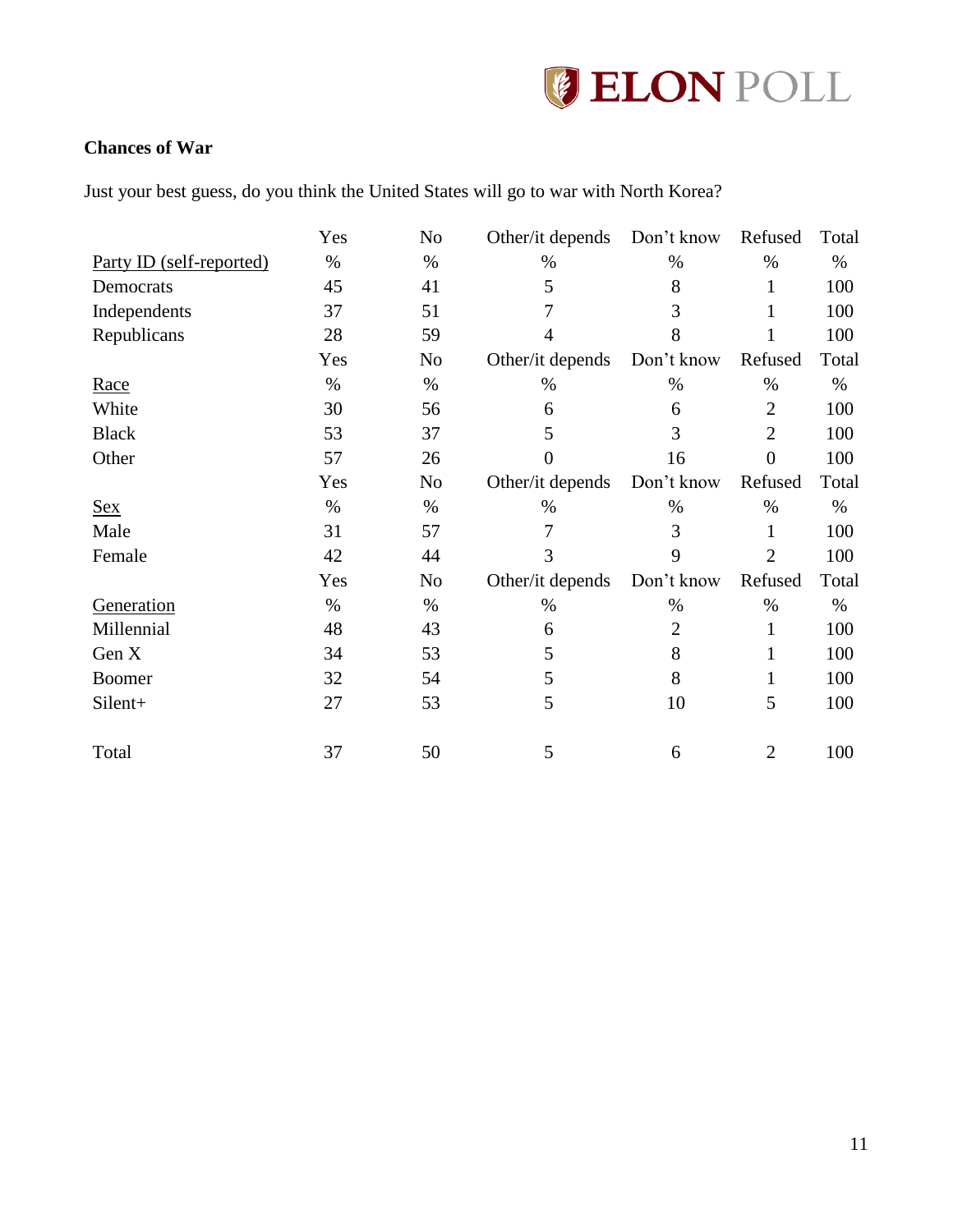

### <span id="page-12-0"></span>**Global Economy**

Which statement comes closer to your view about North Carolina's involvement in the global economy—even if neither is exactly right? It is a good thing because it provides the state with new markets and opportunities for growth. It is a bad thing because it lowers wages and costs jobs in the state.

|                          | Good thing | Bad thing | Neither/Other  | Don't Know | Refused        | Total |
|--------------------------|------------|-----------|----------------|------------|----------------|-------|
| Party ID (self-reported) | $\%$       | $\%$      | $\%$           | $\%$       | $\%$           | $\%$  |
| Democrats                | 62         | 26        | 2              | 8          | $\overline{2}$ | 100   |
| Independents             | 66         | 22        | 4              | 8          | $\overline{0}$ | 100   |
| Republicans              | 58         | 30        | $\overline{4}$ | 8          | $\overline{0}$ | 100   |
|                          | Good thing | Bad thing | Neither/Other  | Don't Know | Refused        | Total |
| Race                     | $\%$       | $\%$      | $\%$           | $\%$       | $\%$           | $\%$  |
| White                    | 67         | 21        | 3              | 8          | 1              | 100   |
| <b>Black</b>             | 48         | 38        | 3              | 10         | $\overline{2}$ | 100   |
| Other                    | 54         | 31        | 8              | 7          | $\overline{0}$ | 100   |
|                          | Good thing | Bad thing | Neither/Other  | Don't Know | Refused        | Total |
| <u>Sex</u>               | $\%$       | $\%$      | $\%$           | $\%$       | $\%$           | $\%$  |
| Male                     | 71         | 22        | 3              | 4          | $\overline{0}$ | 100   |
| Female                   | 54         | 28        | 4              | 12         | $\overline{2}$ | 100   |
|                          | Good thing | Bad thing | Neither/Other  | Don't Know | Refused        | Total |
| Generation               | $\%$       | $\%$      | $\%$           | $\%$       | $\%$           | $\%$  |
| Millennial               | 62         | 26        | 1              | 10         | $\overline{0}$ | 100   |
| Gen X                    | 64         | 27        | 4              | 5          | 1              | 100   |
| <b>Boomer</b>            | 66         | 25        | 3              | 5          | 1              | 100   |
| Silent+                  | 48         | 19        | 8              | 20         | 5              | 100   |
| Total                    | 62         | 25        | 3              | 9          | 1              | 100   |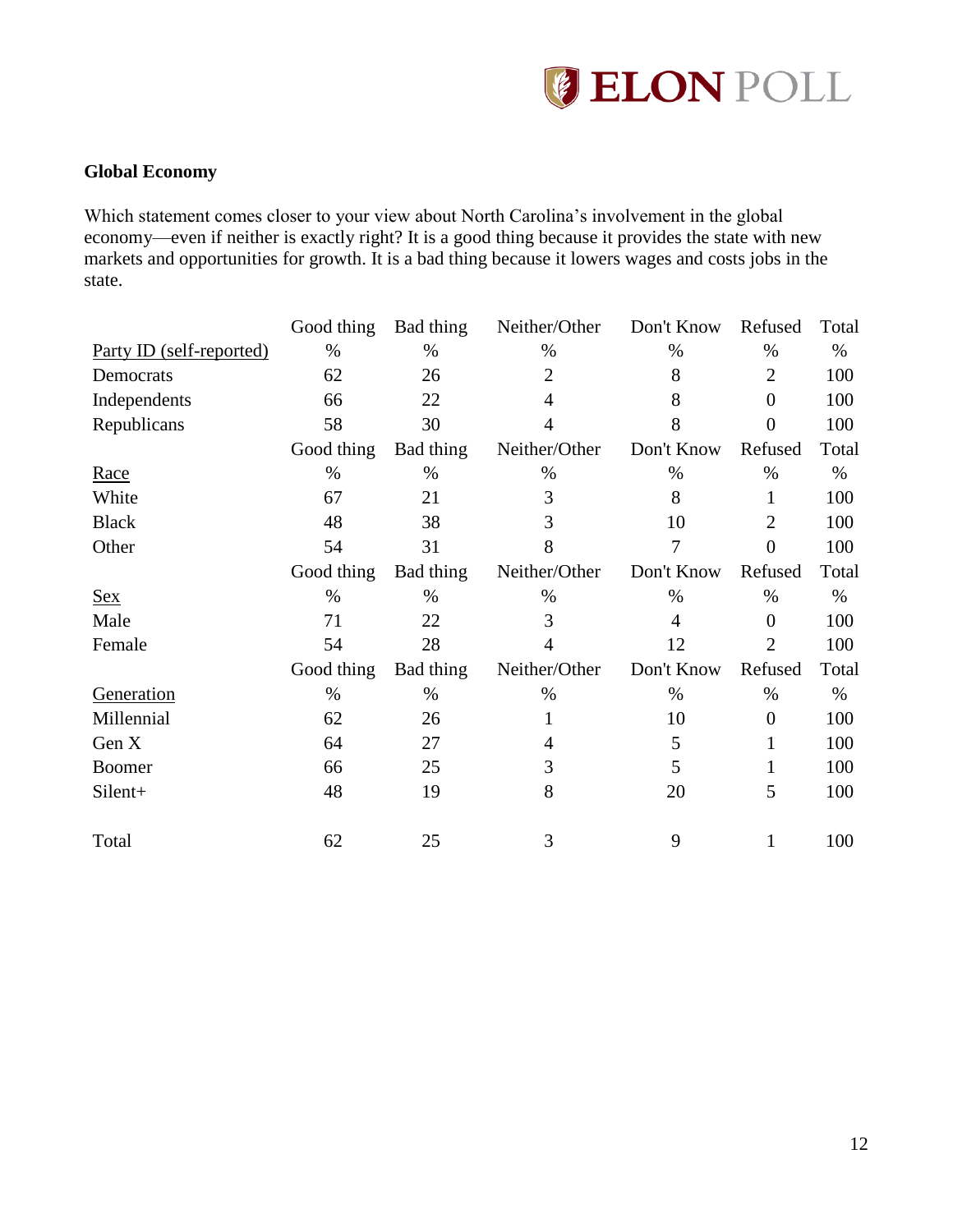

# <span id="page-13-0"></span>**Question Ordering**

| $\bullet$     | Introduction              |  |
|---------------|---------------------------|--|
| $\circ$       |                           |  |
| $\circ$       |                           |  |
| Approval      |                           |  |
| O             |                           |  |
| O             |                           |  |
| $\circ$       |                           |  |
| O             |                           |  |
| O             |                           |  |
| O             |                           |  |
| Politicians   |                           |  |
| O             |                           |  |
| $\circ$       |                           |  |
| O             |                           |  |
| $\circ$       |                           |  |
| $\circ$       |                           |  |
| $\circ$       |                           |  |
| $\circ$       |                           |  |
| $\circ$       |                           |  |
| $\circ$       |                           |  |
| <b>Issues</b> |                           |  |
| $\circ$       |                           |  |
| $\circ$       |                           |  |
| O             |                           |  |
| $\circ$       |                           |  |
| $\circ$       |                           |  |
| O             |                           |  |
| $\circ$       |                           |  |
| $\circ$       |                           |  |
| $\circ$       |                           |  |
| O             |                           |  |
| $\circ$       |                           |  |
| $\circ$       |                           |  |
|               | Foreign Affairs           |  |
| $\circ$       |                           |  |
| $\circ$       |                           |  |
| $\circ$       |                           |  |
| $\circ$       |                           |  |
| $\circ$       |                           |  |
|               | Perceptions of Government |  |
| $\circ$       |                           |  |
| $\circ$       |                           |  |
| $\circ$       |                           |  |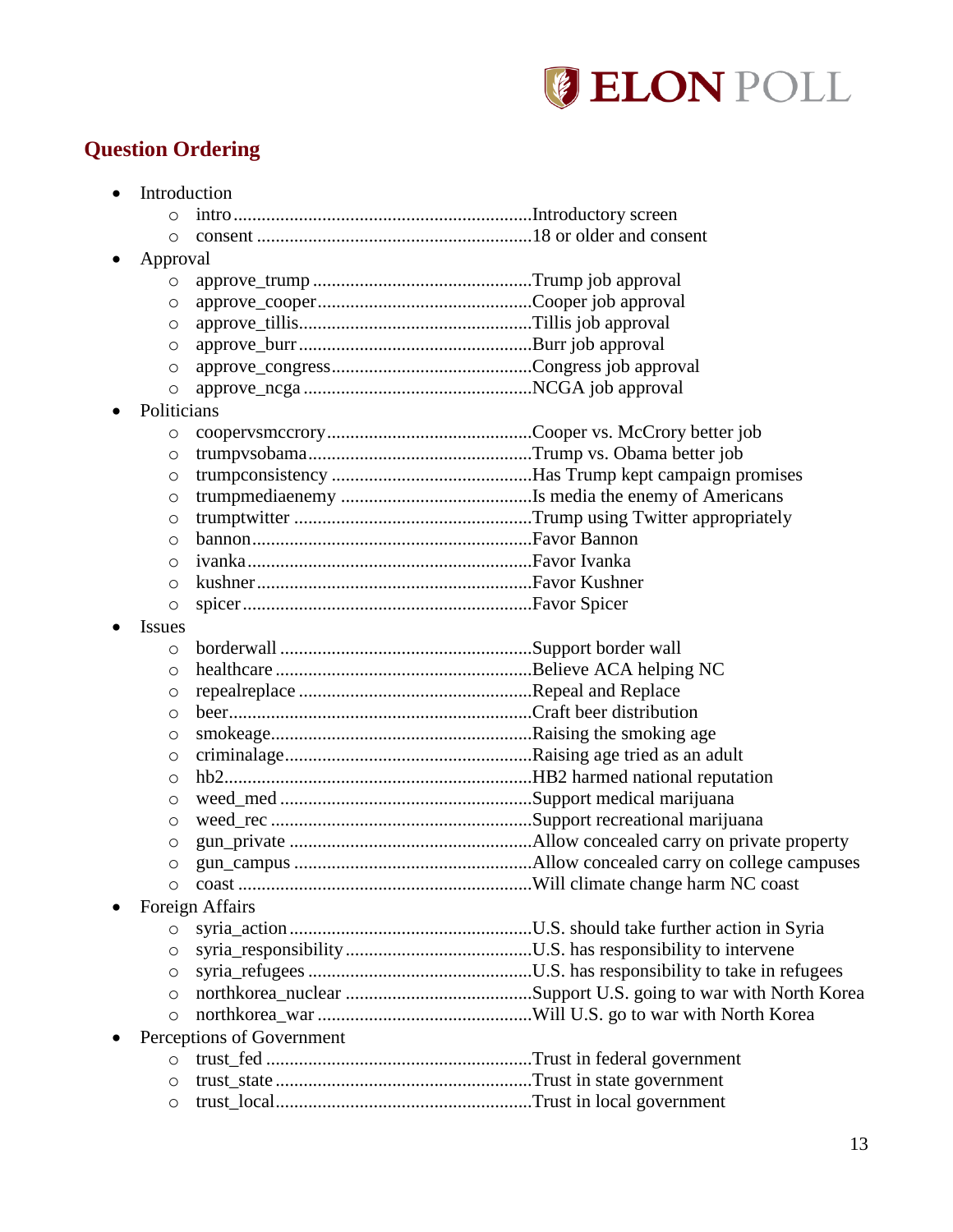

|           | $\circ$ |                                 | Important for reps to hold town halls |
|-----------|---------|---------------------------------|---------------------------------------|
|           | $\circ$ |                                 |                                       |
|           | $\circ$ |                                 |                                       |
|           | $\circ$ |                                 |                                       |
| $\bullet$ |         | Demographics                    |                                       |
|           | $\circ$ |                                 |                                       |
|           | $\circ$ |                                 |                                       |
|           | $\circ$ |                                 |                                       |
|           | $\circ$ |                                 |                                       |
|           | O       |                                 |                                       |
|           | $\circ$ |                                 |                                       |
|           |         | п                               |                                       |
|           |         | п                               |                                       |
|           | $\circ$ |                                 |                                       |
| $\bullet$ |         | <b>Post-Interview Questions</b> |                                       |
|           |         |                                 |                                       |
|           |         |                                 |                                       |

o accent .............................................................Has southern accent

## <span id="page-14-0"></span>**Methodological Information**

|                           | Population Registered Voters, North Carolina                             |
|---------------------------|--------------------------------------------------------------------------|
|                           |                                                                          |
|                           |                                                                          |
|                           |                                                                          |
| Margin of Error: +/- 4.4% |                                                                          |
| Confidence Level: 95%     |                                                                          |
|                           | Weighting Variables: Age, Race, and Sex, Registered Party Identification |

### *Procedure*

The Elon University Poll uses a random sample of North Carolina voters with telephones and wireless (cell) telephone numbers.

For the administration of surveys, the Elon University Poll uses CATI system software (Computer Assisted Telephone Interviewing). We attempt to reach each working telephone number in the sample up to three times. We only interview residents of North Carolina who are over 18. In compliance with FCC rules, each phone number was dialed manually by a human interviewer. An interview is complete only if a respondent progresses through the entire survey.

The Elon University Poll conducted the survey in English. Live interviewers called from 5:20 pm to 9:00 pm, Monday through Thursday, 4/18-4/20 and 4:10 pm to 8:10 pm on Friday 4/21.

### *Weighting*

Weights were generated using a technique known as iterative proportional fitting, also known as raking. We typically weight results from the Elon University Poll on multiple demographic characteristics. In the case of this survey, our target population was registered voters in North Carolina.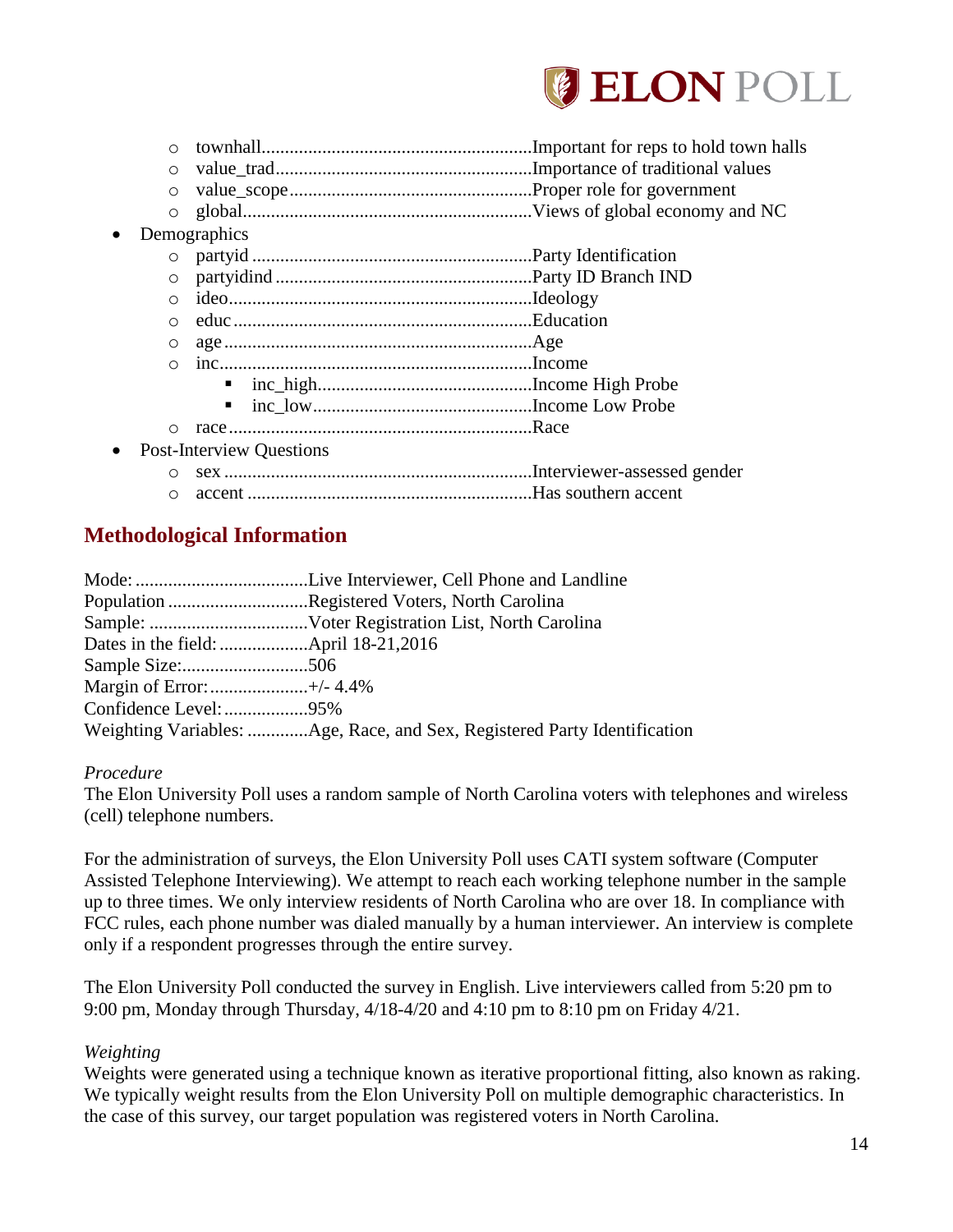

The weight variables were race, gender, age and registered party identification. Each variable was weighted to match relative proportions of registered voters in North Carolina (active and inactive). These proportions were calculated from the NC SOBE voter file accessed on 4/17/17 Note that registered party differs significantly from self-identified party identification, which is more of a psychological attachment than a stable demographic.

Because the sample was from the voter registration list rather than a random digit dial, we did not weight on phone usage (as is our practice with RDD surveys), largely because CDC parameters of phone usage are reflective of the general population rather than registered voters alone. However, phone usage (reported in the topline) is roughly approximate CDC estimates for all North Carolina Residents.

### *Design Effects*

The standard error of an estimate for a simple random sample is different from the standard error of an estimate based on a weighted sample. This is referred to as a design effect. For example the overall design effect for the final weights for the sample of *Registered Voters in North Carolina* was 1.094. So an adjusted margin of error for that sample that takes into account the design effect of a survey would be +/- 4.77 instead of +/- 4.36.

### *Support for Transparency*

The Elon University Poll supports transparency in survey research and is a charter member of the American Association for Public Opinion Research Transparency Initiative, which is a program promoting openness and transparency about survey research methods and operations among survey research professionals and the industry. All information about the Elon University Poll that we released to the public conforms to reporting conventions recommended by the American Association for Public Opinion Research and the National Council on Public Polls.

### *Question Construction and Question Order*

In releasing survey results, the Elon University Poll provides the questions as worded and the order in which respondents receive these questions. In some cases question ordering rotates to avoid biases. In an effort to provide neutral, non-biased questions, we attempt to observe conventional question wording and question order protocols in all of our polls. In order to avoid recency or primacy effects, we randomize candidate names and directional response options (e.g. support / oppose) within the text of each question. We pretest every questionnaire multiple times before entering the field.

### *Branching Questions*

For questions with multiple response options, we often program our surveys to branch into a secondary probing question.

### *"Don't Know" & "Refused" Response Options*

All questions include an option for respondents to volunteer "Don't Know" or to refuse. Unless otherwise noted, interviewers do not prompt "don't know" responses.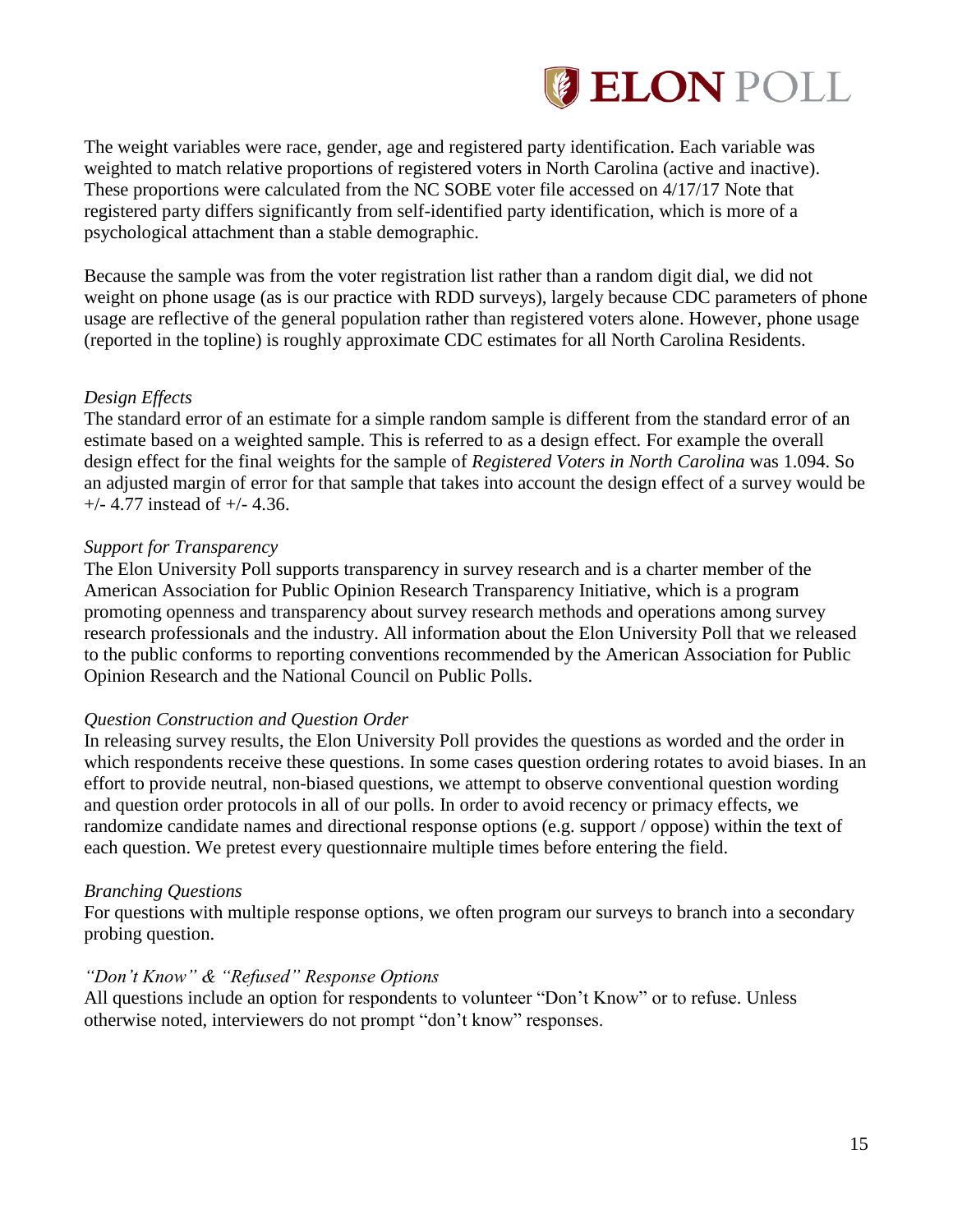

### **Frequently Asked Questions**

#### **1. Who pays for the Elon University Poll?**

Elon University fully funds the Elon University Poll. The poll operates under the auspices of the College of Arts and Sciences at Elon University, led by Dean Gabie Smith. The Elon University administration, led by Dr. Leo Lambert, president of the university, fully supports the Elon University Poll as part of its service to the community. Because of this generous support, the Elon University poll does not engage in any contract work. This permits the Elon University Poll to operate as a neutral, non-biased, non-partisan resource.

#### **2. Does the Elon University Poll favor a certain party?**

The Elon University Poll is an academic, non-partisan survey. We do not engage or work with any political candidates or parties. We employ best practices to ensure the results are not biased.

#### **3. Where do you get your numbers?**

We obtain a random sample of the North Carolina registered voter list from Survey Sample International (SSI). SSI enhances this list to provide up-to-date phone numbers for voters. In order to adjust for differing probabilities of completion by age, the sample was adjusted prior to making phone calls based on the likelihood of respondents of an age group to complete a survey.

#### **4. How many times do you call a number before giving up?**

We will attempt to call each working number up to three times before removing it from the sample.

#### **5. Do you call both cell phones and land lines?**

Yes. We use a mixed sample of both cell phones and landlines. In the case of this poll, our sample consisted of 56% cell phones and 44% landline phones.

#### **6. Do you report non-response rates?**

Yes. We report non-response rates based on AAPOR guidelines. The response rate for the April 18-21, 2017 poll was 8.3% The response rate is calculated using the American Association of Public Opinion Research (AAPOR) formula RR4.

#### **7. Do you weight the data?**

Yes. We apply weights to the data. An iterative proportional fitting algorithm generates weights based on North Carolina State Board of Election statistics.

#### **8. Do you randomize response options?**

Yes. We rotate the order of candidate names in all applicable questions. We also rotate order of text for other questions, such as those that include response options such as "more" and "less." Furthermore, we rotate the order of some questions themselves if we suspect the order of a question could bias results.

#### **9. How are students involved in the Elon University Poll?**

Elon University students are involved with the survey as part of the University's commitment to civic engagement and experiential learning where "students learn through doing." Student interviewers receive training prior to engaging in interviewing. A team of student polling associates assists the directors with data collection.